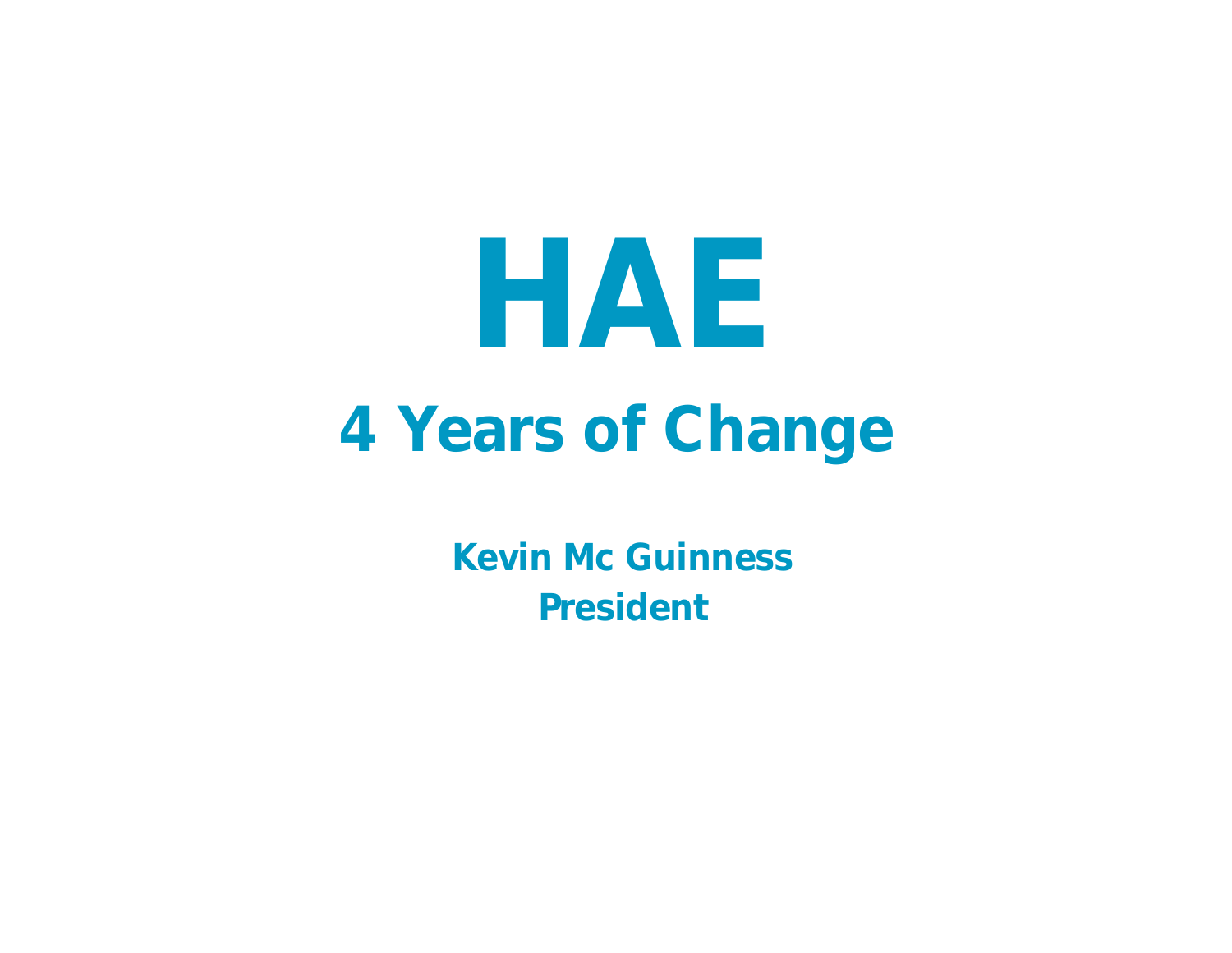

#### Where we were and what we looked like

**Boost your** business. Get in touch now. +44 (0) 121 380 4600 membershipservices@hae.org.uk

**Are you using** us to boost your business as much as you could?







eñn

**MARKETING** 



#### **MAKE THE MOST OF HAE MEMBERSHIP. GIVE YOUR BUSINESS** A BOOST.

As a supplier member of Hire Association Europe, you can use your membership to boost your business. We're here to help with everything from low cost insurance to marketing. With thousands of hire company outlets on our membership database, it pays to talk to HAE about maximising your business benefits.

#### **INSURANCE** Cover that's tailored to your needs

Hite Association Europe has many, many years of reperience of arranging insurses designed specifically for our members mee incustry. Now, we're patting this experience to work to take insurance policies that most the needs of suppliers to the life industry.

#### **MARKETING**

#### Access to thousands of HAE members

For the first time ever, we're offering you the ahance to advertise your equipment. vereces, special offers, special product burscion, talesales activity and moredirectly to more than 3,000 HAE member eatlets. This involvable marketing teel a available ONLY to suggifier members of NAE. To make sure you can make the most of this hege opportunity, the detabase of members is available electronically on that you can organise your own mailings as easily as possible.

#### **SPONSORSHIP**

#### Low-cost, high impact sponsorship opportunities

Why not spensor one of our member meetings from as little as £350. This neaties you to promote your company at the event itself through literature, retworking. recignities of your company at the event and sponsorship of the befiet - all for kei 6390.

#### **HOW TO FIND OUT MORE**

Hire Association Esrope makes it casy to publician year company or bursch new products and information. Whether you want to send out specialist makings to our membership, buy advertising or get ecritonal coverage in Hito Standard magazine, retwork at regional events and edulations or take advantage of the sponsorskis opportunities at the Him Awards of Eurokence and International Conference, to find out more about how you could boost your business with HAE, call **Single-William Security** 

+44 (0) 121 380 4600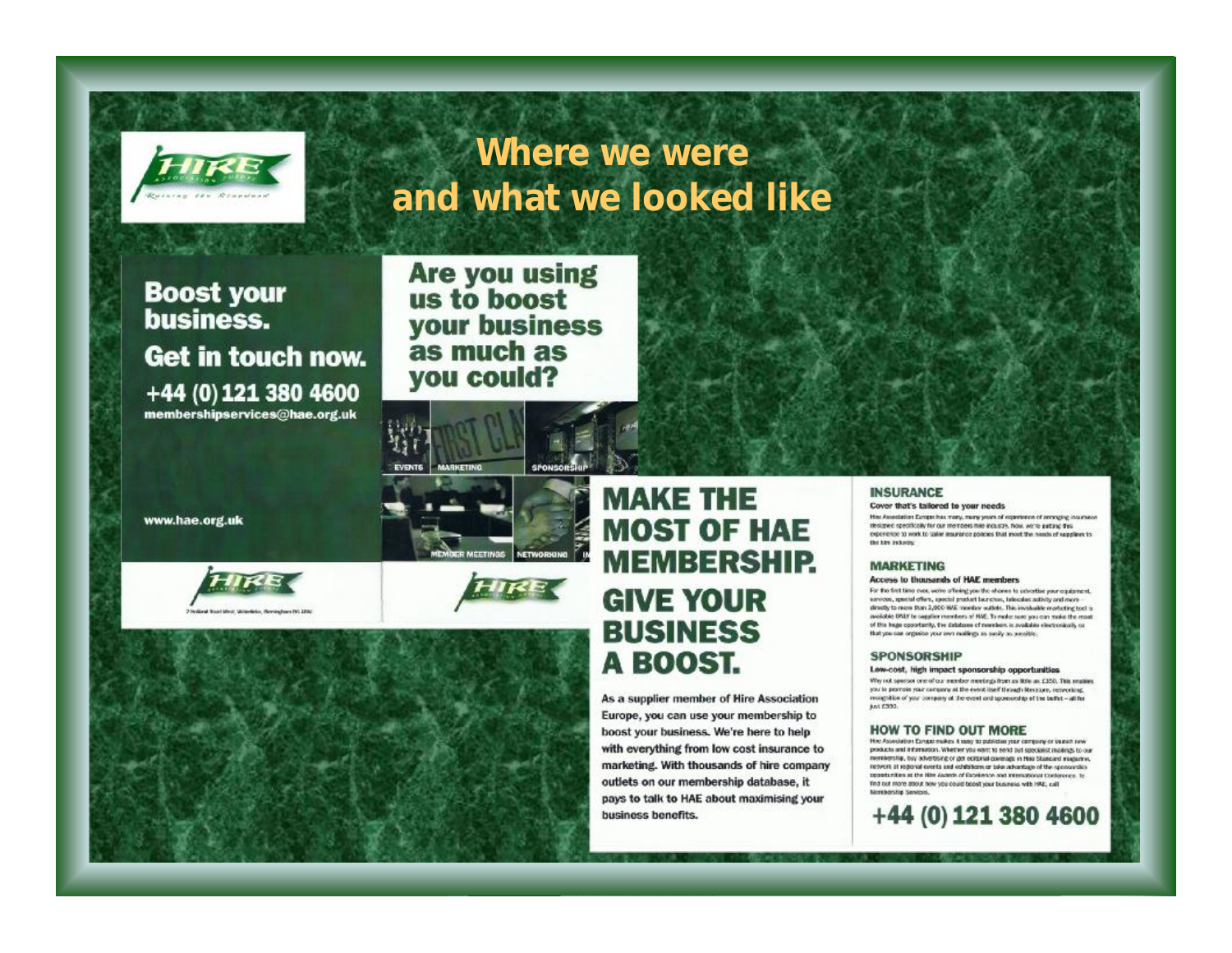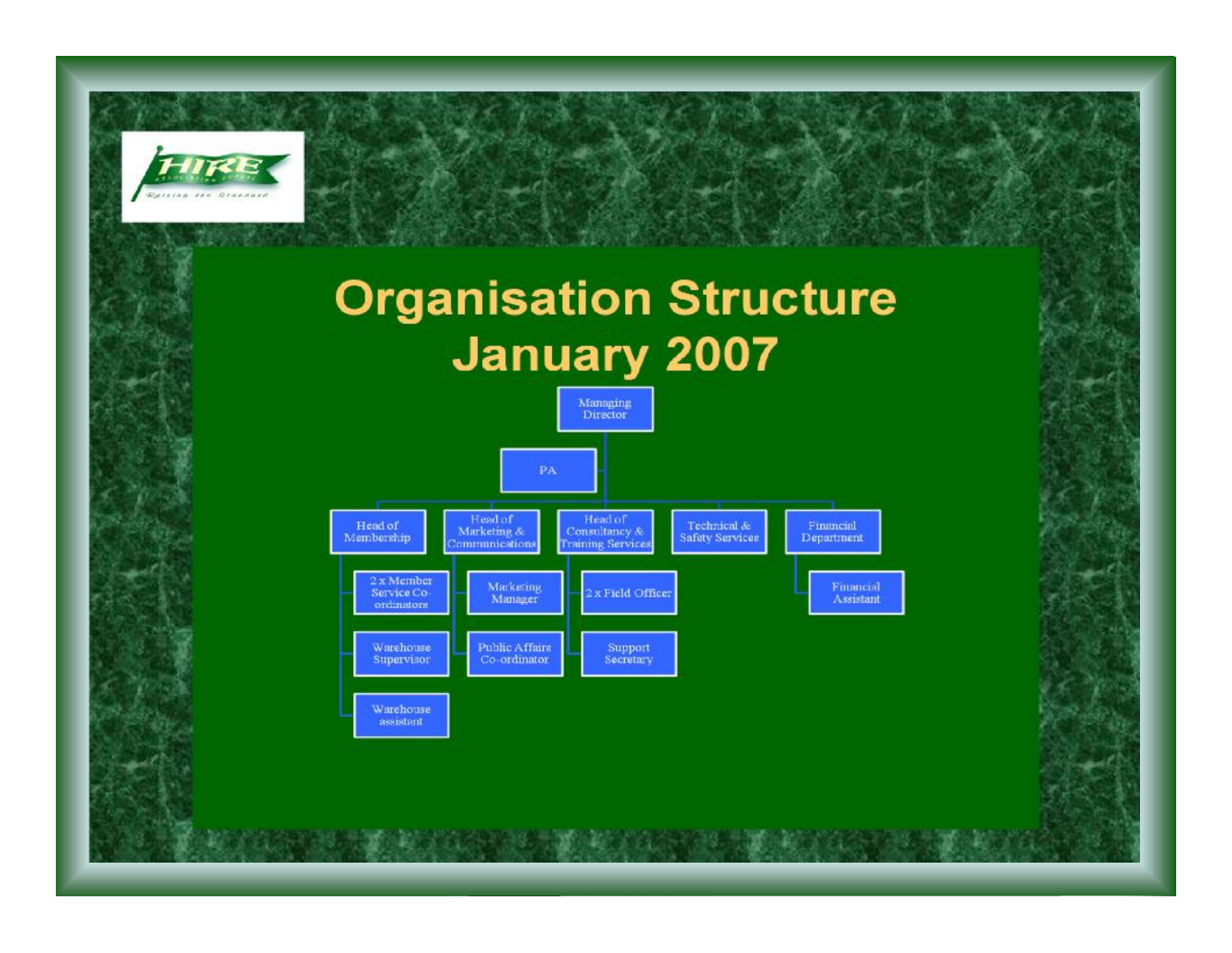

### **The Hire Association Europe – 4 Years ago What was it like?**



strong team but lacks control



together but not communicating



lack of direction



care required due to legislative restrictions



calm on the surface...



beginning of a new HAE

*© Courtesy of Schmakk*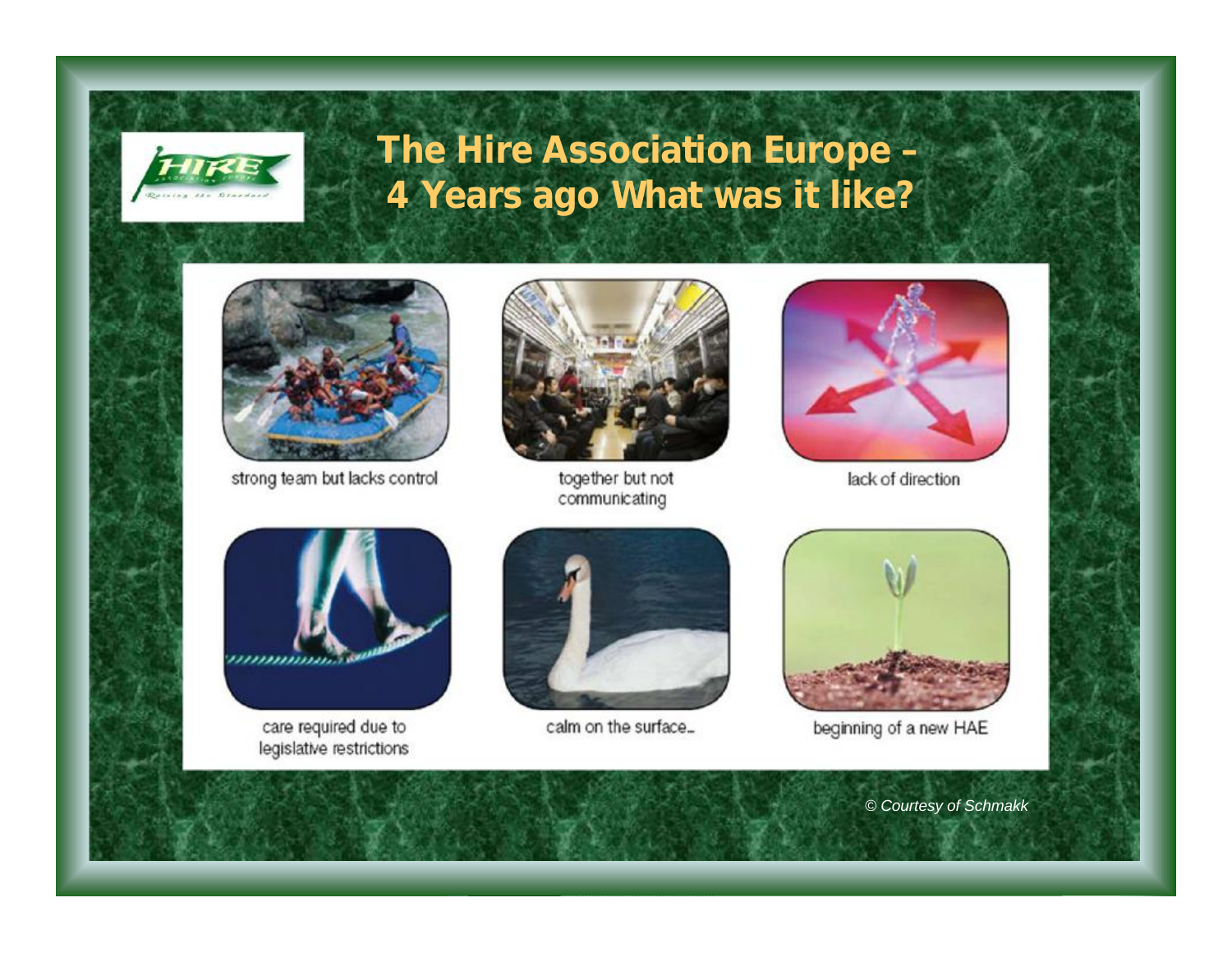

#### } Effective

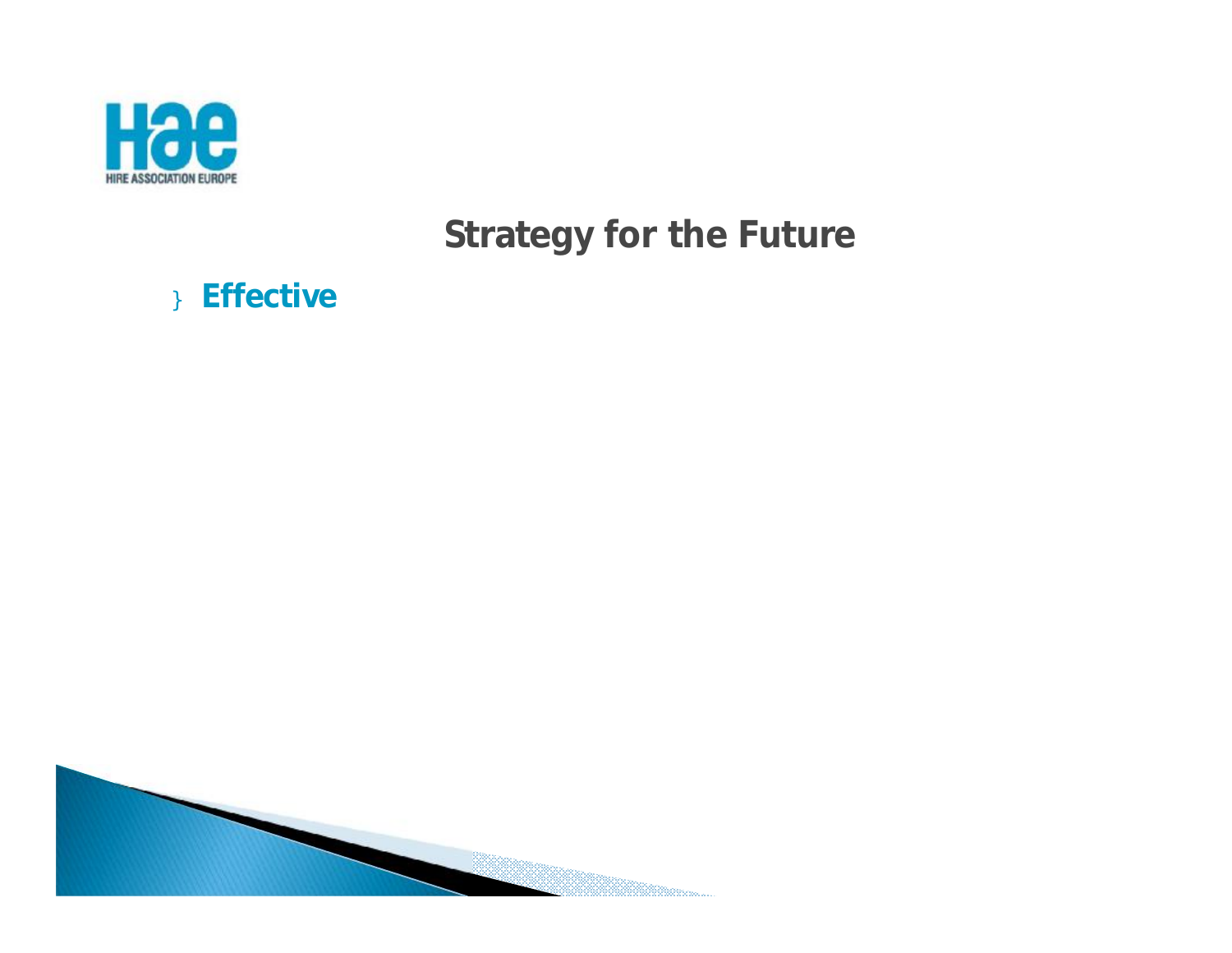

- } Effective
- **}** Legitimate

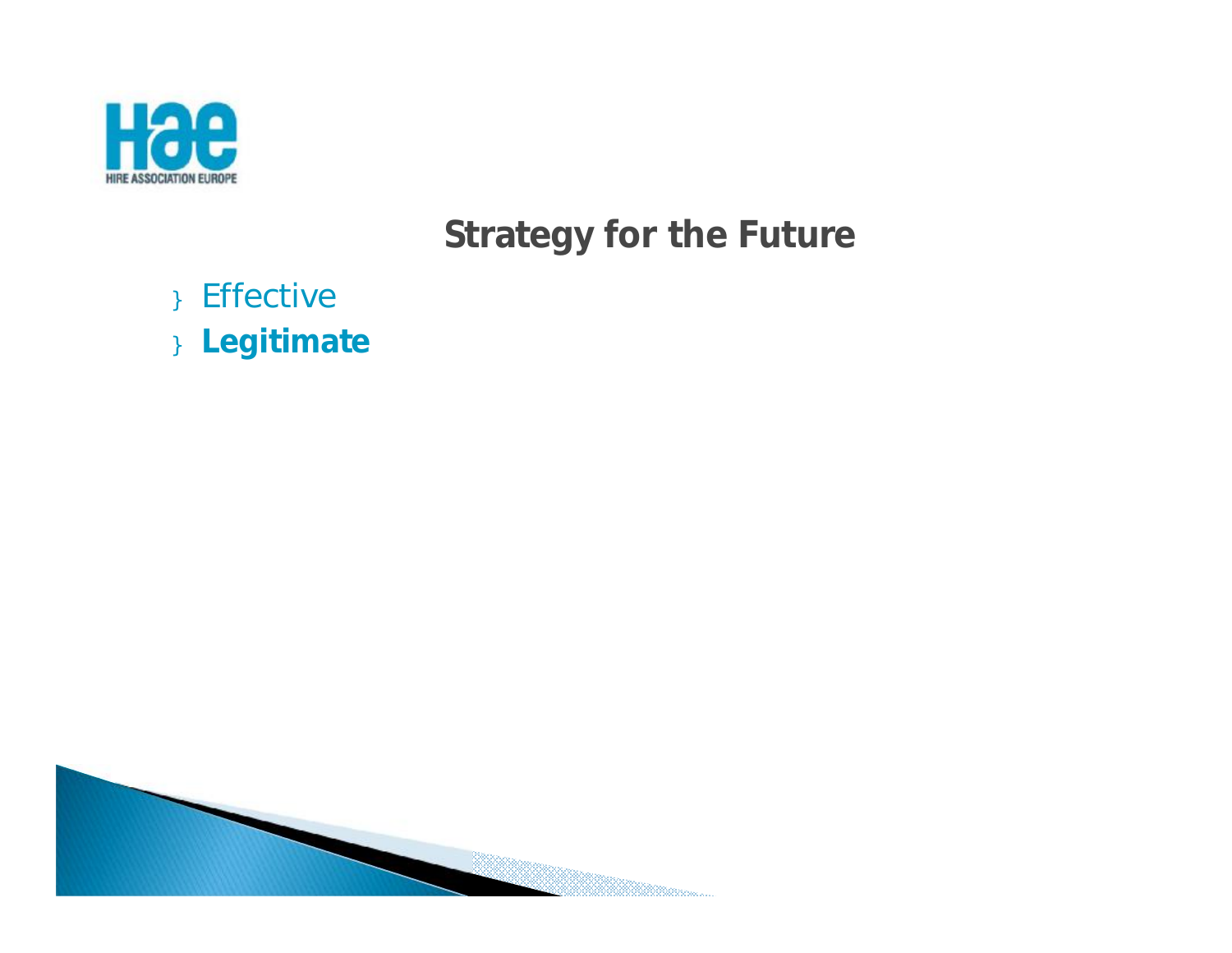

- } Effective
- } Legitimate
- } **Progressive**

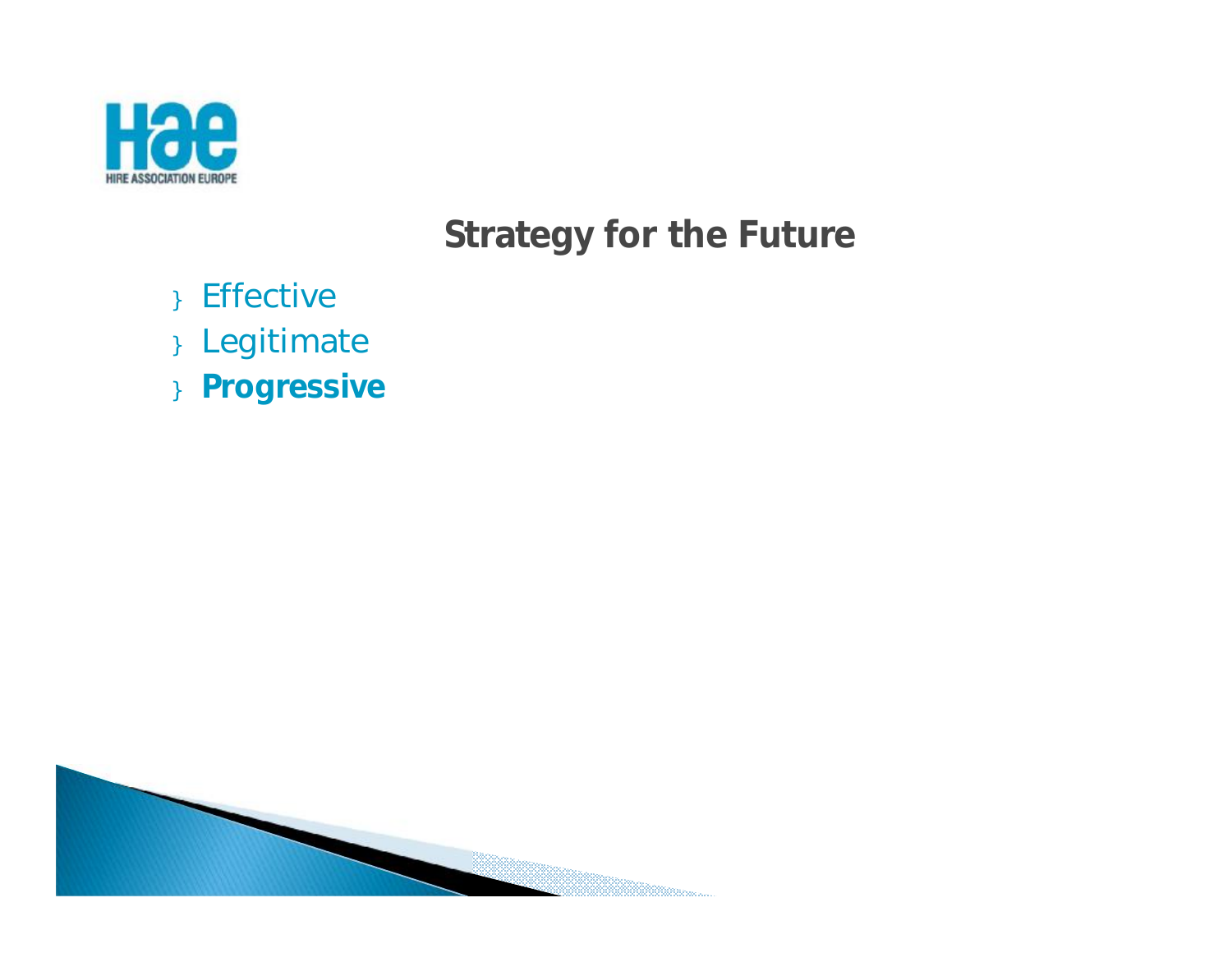

- } Effective
- } Legitimate
- } Progressive
- } **Offers services underlined by principles**

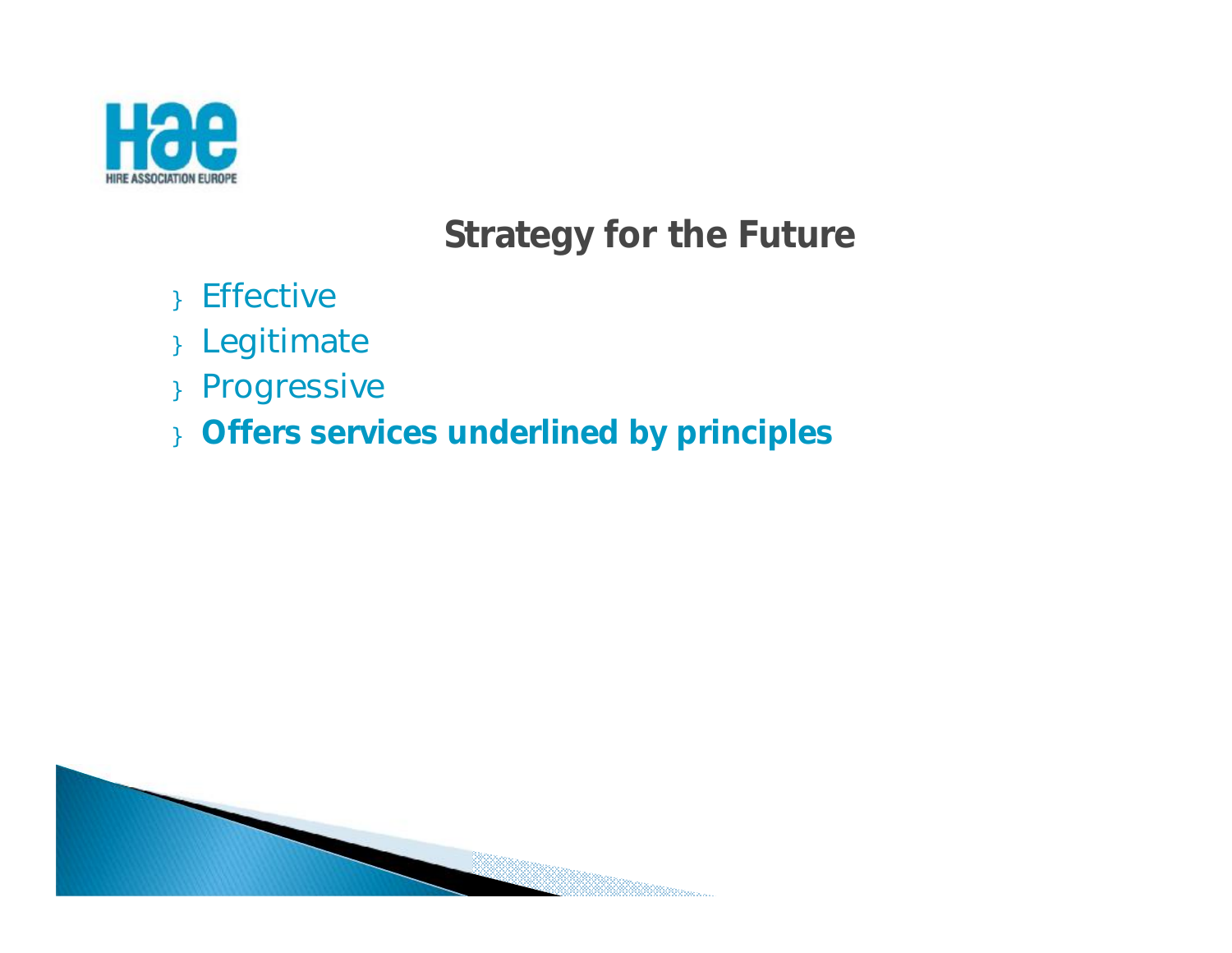

- } Effective
- } Legitimate
- } Progressive
- } **Offers services underlined by principles**
	- **improve the sector's profitability and competitiveness**

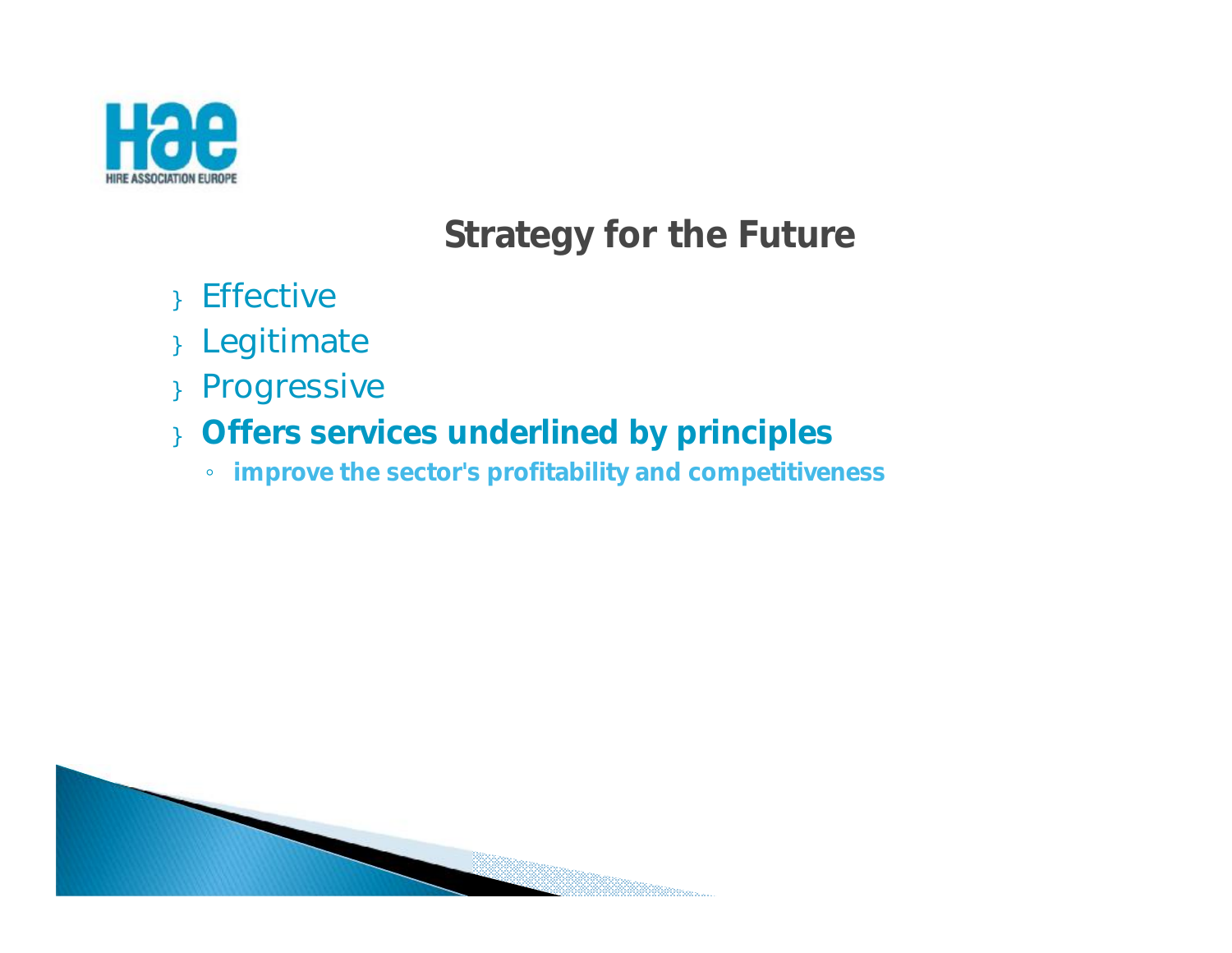

- } Effective
- } Legitimate
- } Progressive
- } Offers services underlined by principles
	- improve the sector's profitability and competitiveness
	- **represent the sector's interests at all levels of the legislative regulatory process**

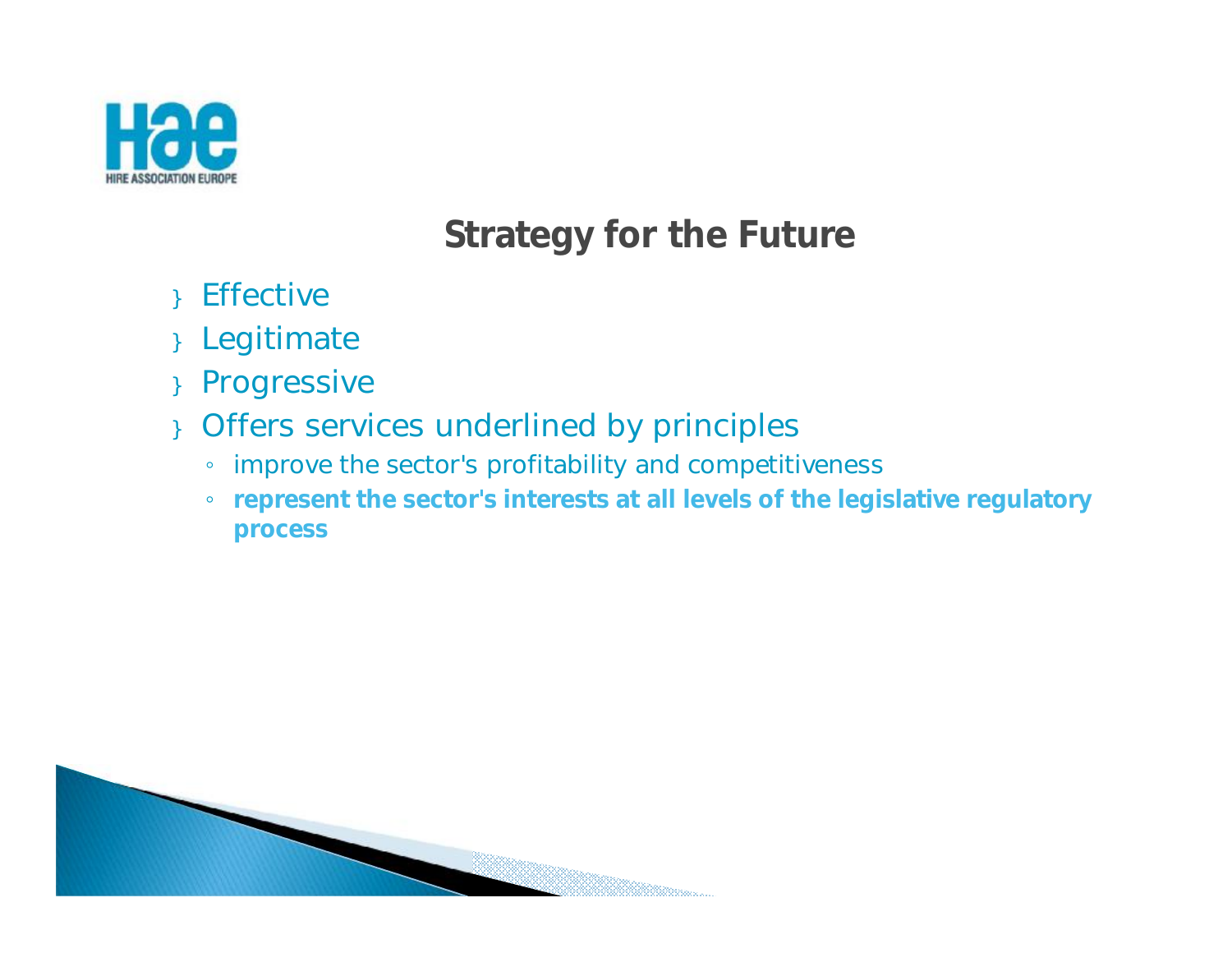

- } Effective
- } Legitimate
- } Progressive
- } Offers services underlined by principles
	- improve the sector's profitability and competitiveness
	- represent the sector's interests at all levels of the legislative regulatory process
	- **sound information and advice for members**

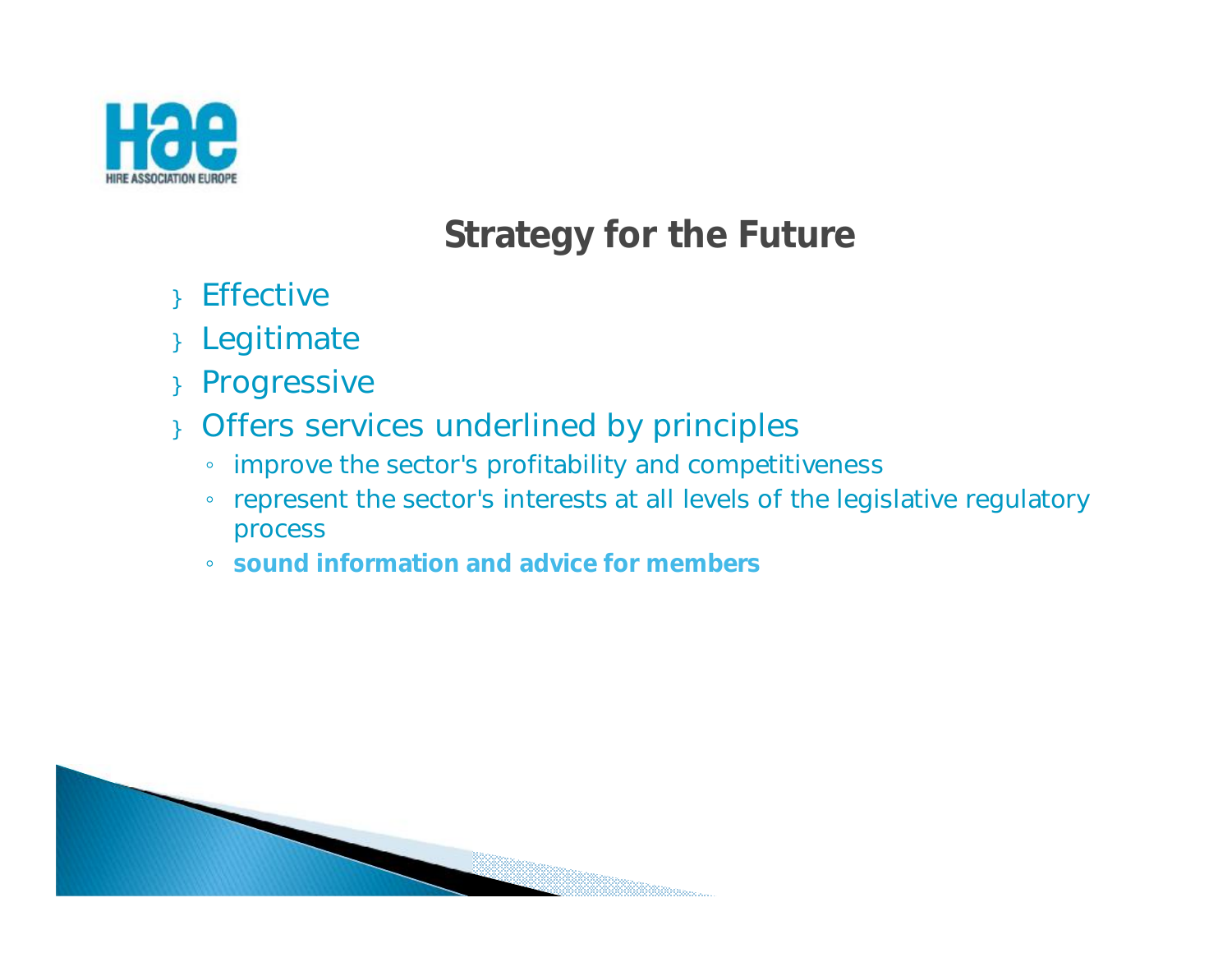

- } Effective
- } Legitimate
- } Progressive
- } **Offers services underlined by principles**
	- improve the sector's profitability and competitiveness
	- represent the sector's interests at all levels of the legislative regulatory process
	- sound information and advice for members
	- **good public relations and communications**

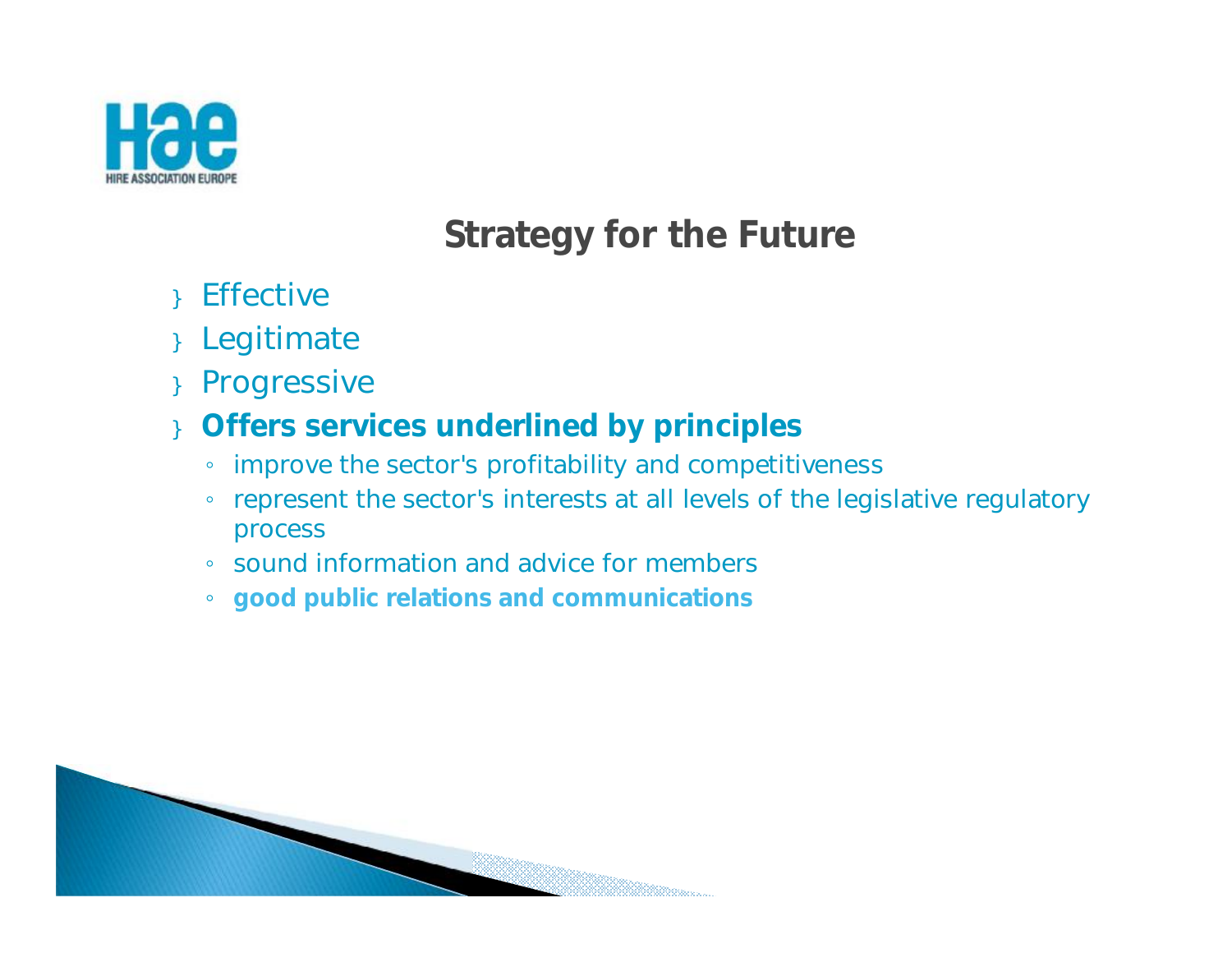

- **Effective**
- } Legitimate
- } Progressive
- } **Offers services underlined by principles**
	- improve the sector's profitability and competitiveness
	- represent the sector's interests at all levels of the legislative regulatory process
	- sound information and advice for members
	- good public relations and communications
	- **promotes exports and other market opportunities**

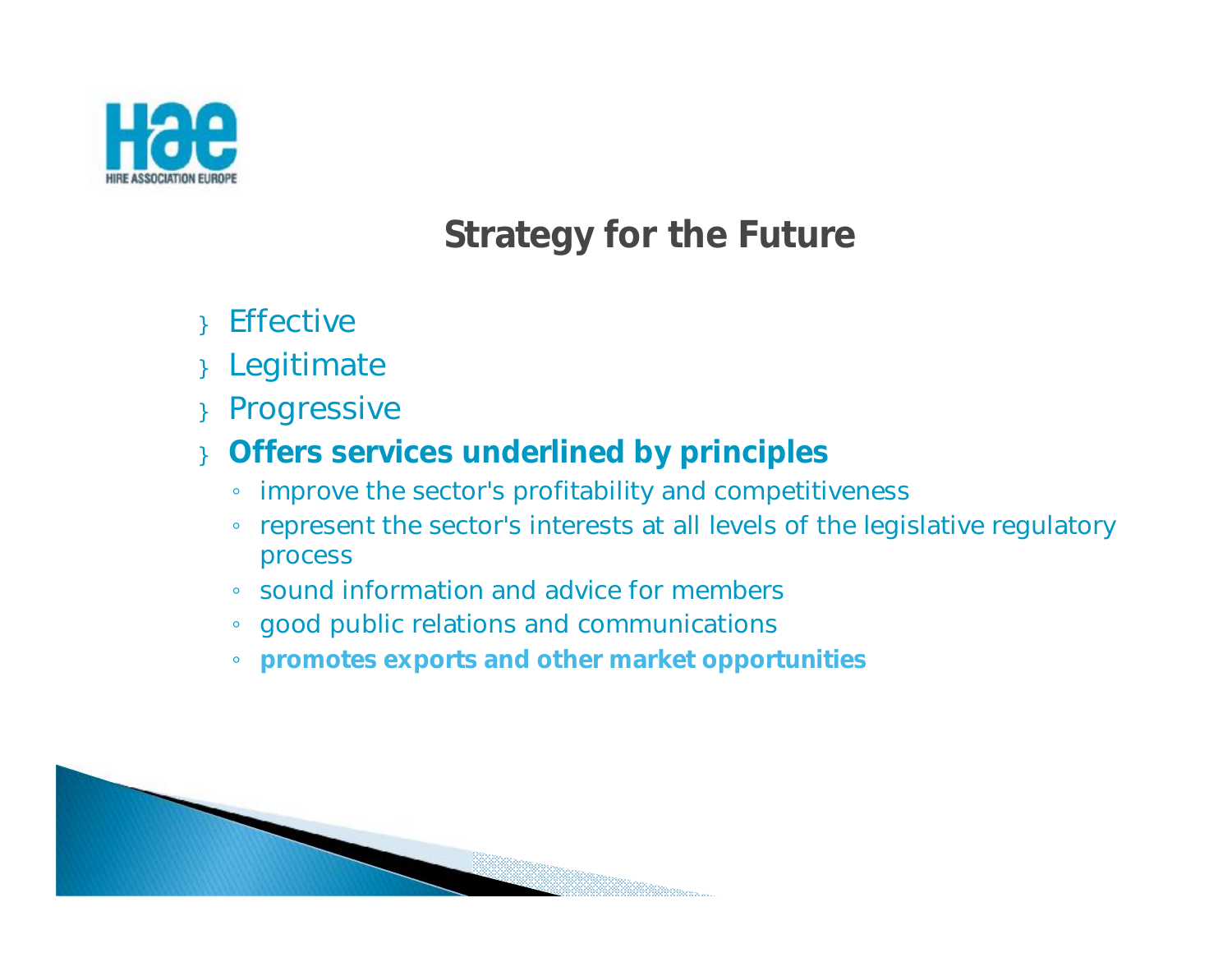

- **Effective**
- **Legitimate**
- **Progressive**
- } **Offers services underlined by principles**
	- improve the sector's profitability and competitiveness
	- represent the sector's interests at all levels of the legislative regulatory process
	- Supplies sound information and advice for members
	- good public relations and communications
	- Promotes exports and other market opportunities
	- **training and education**

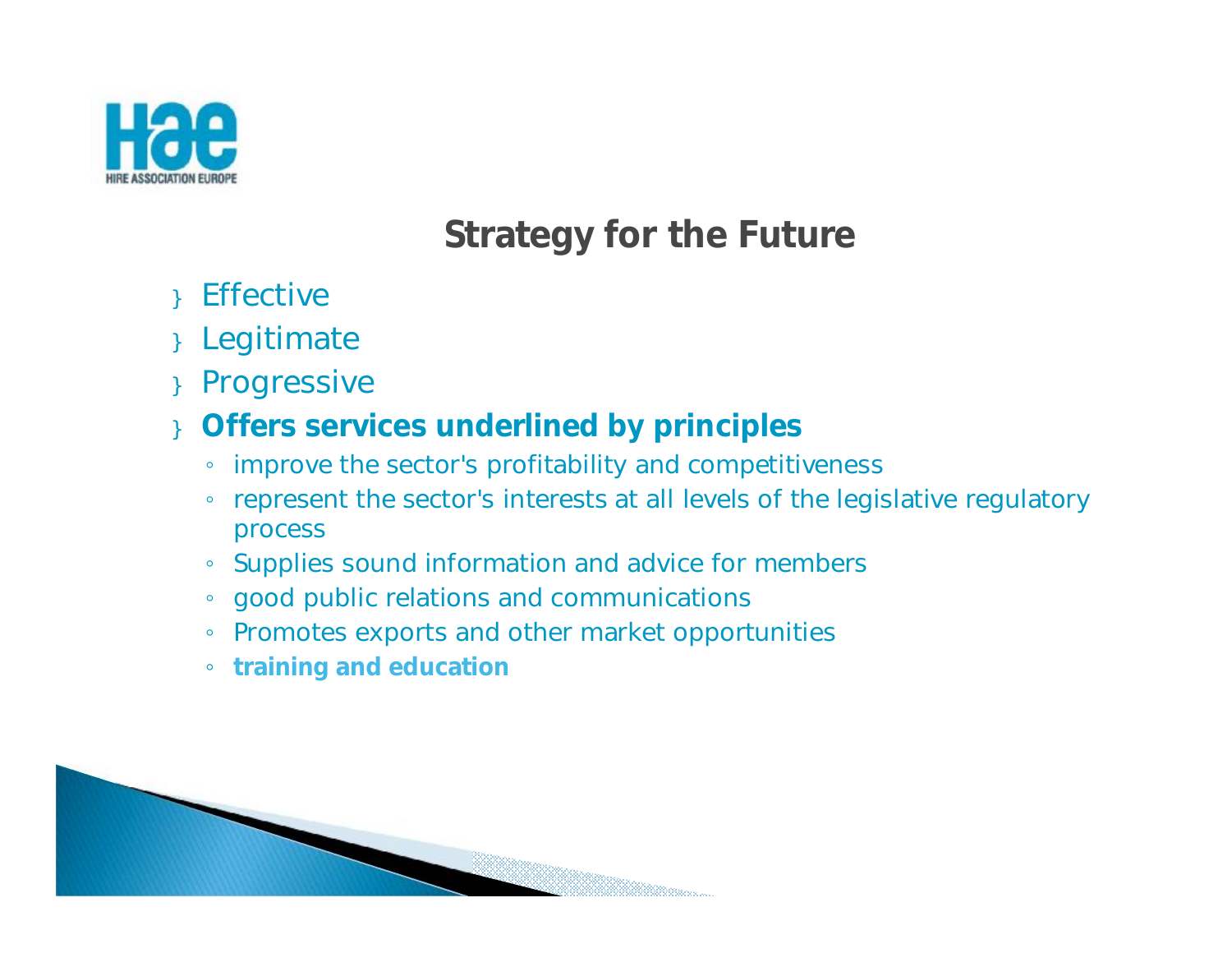

- **Effective**
- **Legitimate**
- **Progressive**
- } **Offers services underlined by principles**
	- improve the sector's profitability and competitiveness
	- represent the sector's interests at all levels of the legislative regulatory process
	- sound information and advice for members
	- good public relations and communications
	- promotes exports and other market opportunities
	- training and education
	- **standards and product/service quality**

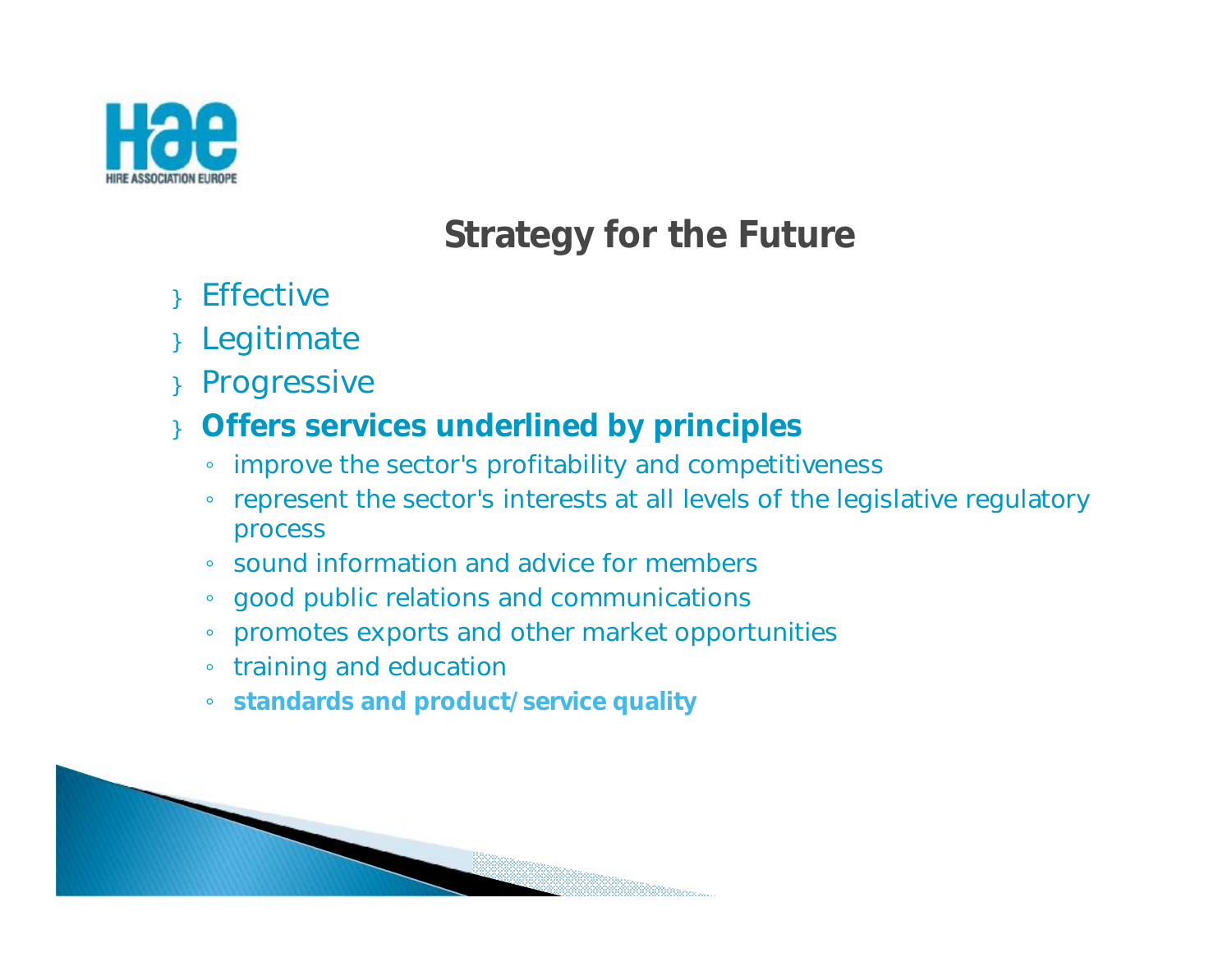

- **Effective**
- **Legitimate**
- **Progressive**
- } **Offers services underlined by principles**
	- improve the sector's profitability and competitiveness
	- represent the sector's interests at all levels of the legislative regulatory process
	- sound information and advice for members
	- good public relations and communications
	- promotes exports and other market opportunities
	- training and education
	- standards and product/service quality
	- **innovation and technology transfer**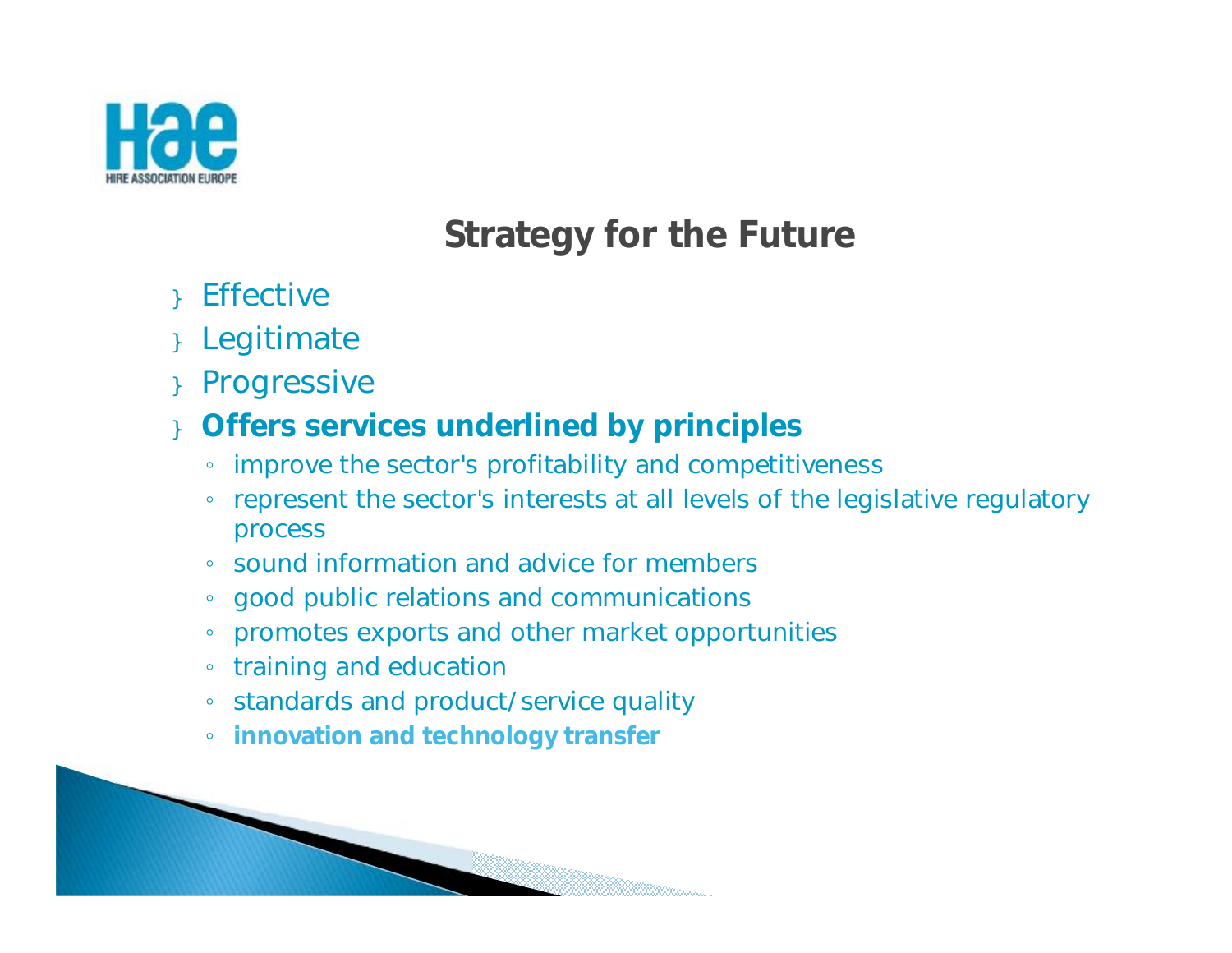

- **Effective**
- **Legitimate**
- **Progressive**
- } **Offers services underlined by principles**
	- improve the sector's profitability and competitiveness
	- represent the sector's interests at all levels of the legislative regulatory process

en en de stad en de stad en de stad en de stad en de stad en de stad en de stad en de stad en de stad en de st<br>De stad en de stad en de stad en de stad en de stad en de stad en de stad en de stad en de stad en de stad en

- sound information and advice for members
- good public relations and communications
- promotes exports and other market opportunities
- training and education
- standards and product/service quality
- innovation and technology transfer
- **Commercial Benefits**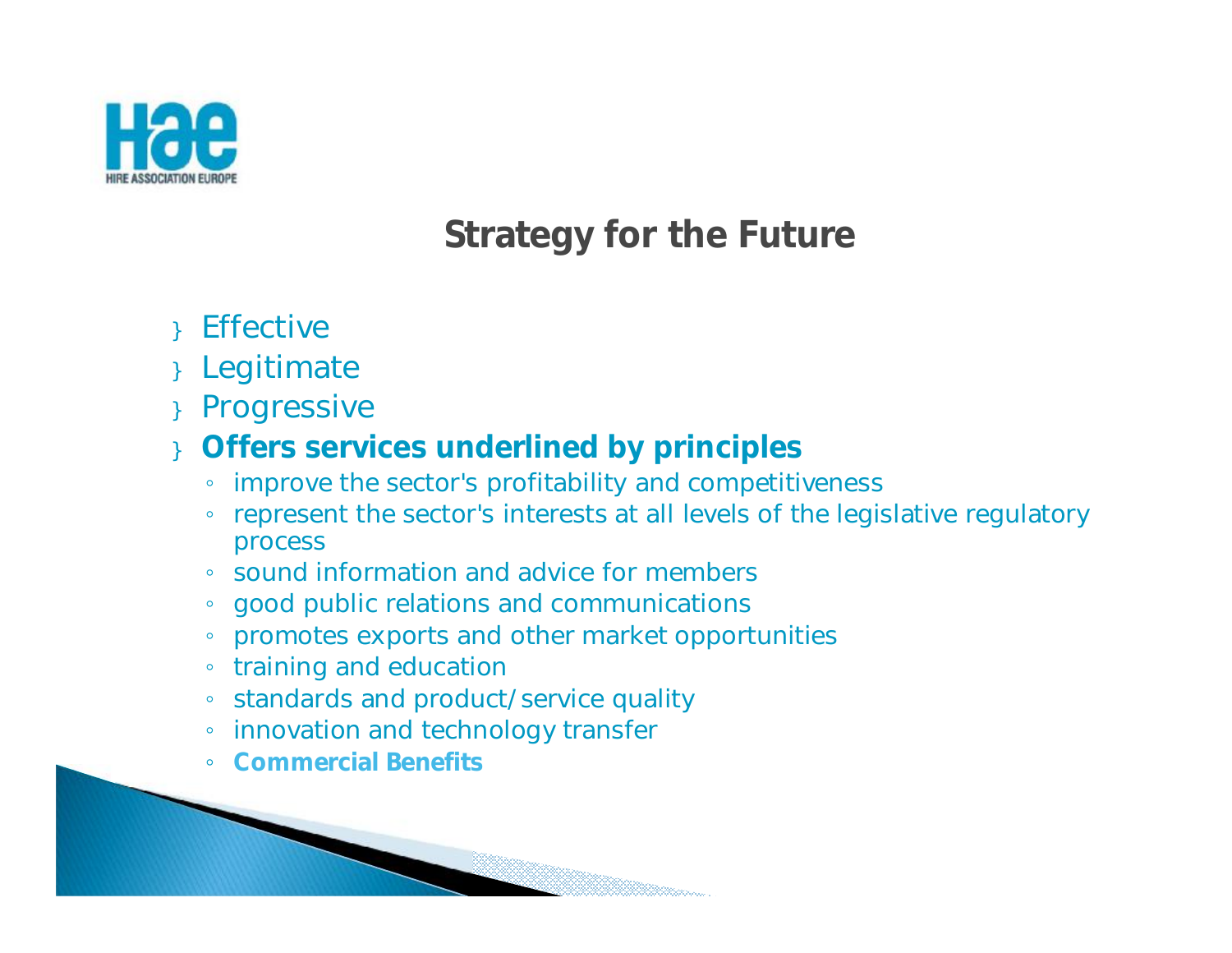

### **The Hire Association Europe – Vision Where did we see ourselves in the future?**



extended geographical reach



established and secure



tailored bespoke services



winning team



financially stable

William Corporation and Service and Service and Service and Service and Service and Service and Service and S



Industry's no 1.

*© Courtesy of Schmakk*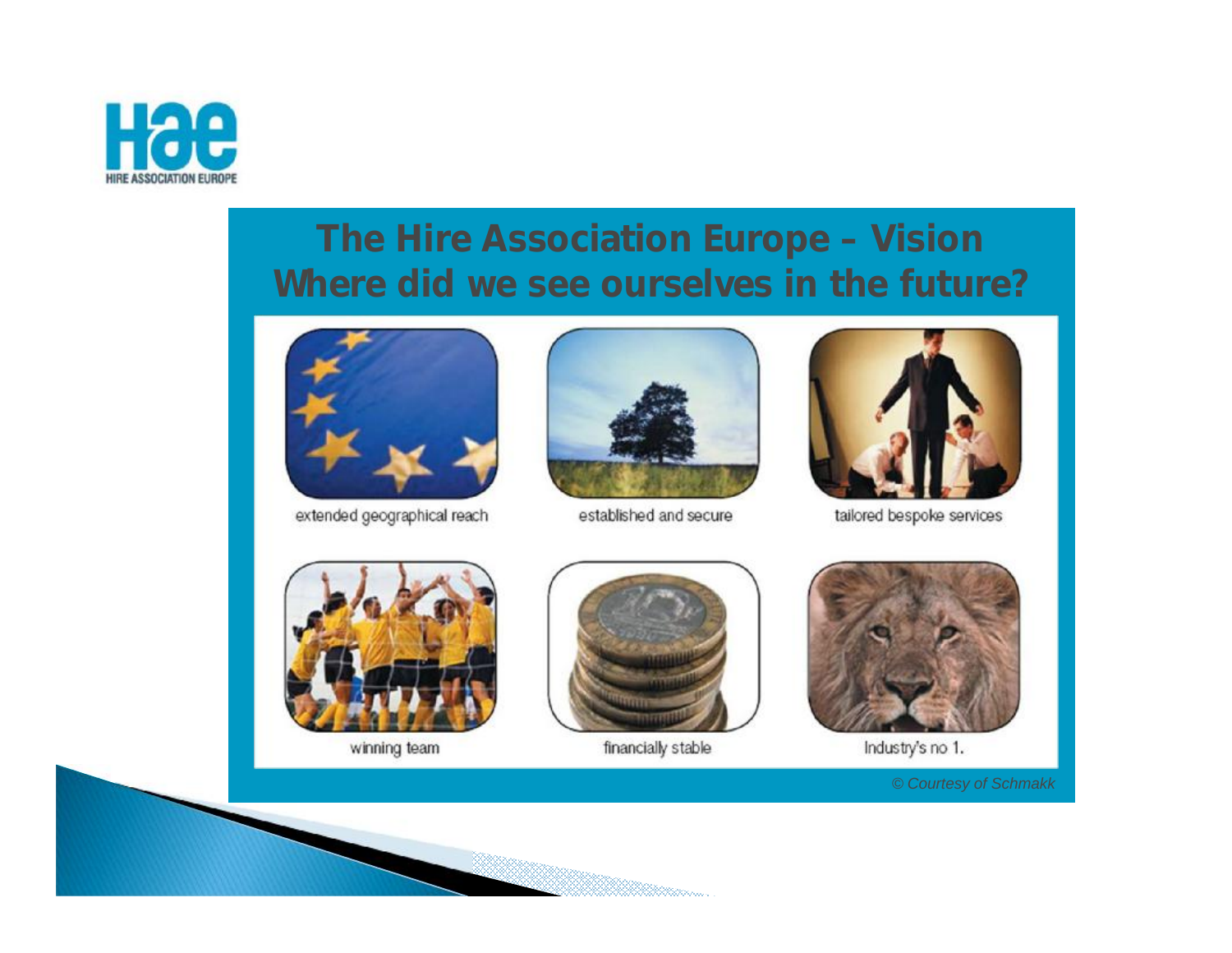

# **Managing Change**

- } **Commitment to delivering your vision**
- } **Strong leadership and direction**
- } **Measurable goals**
- } **Continual review (Act, plan, do, review)**
- } **Refocus as the environment changes**

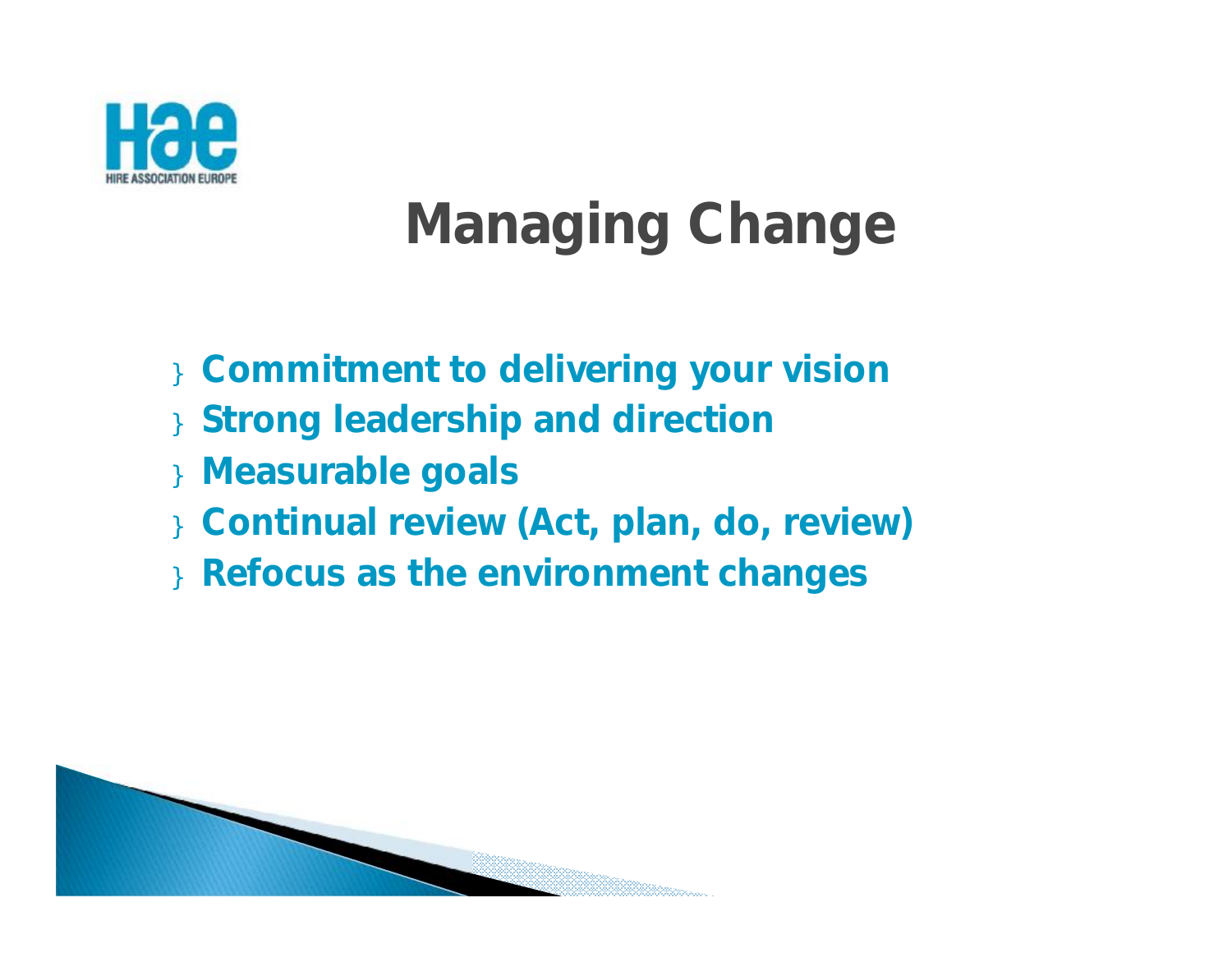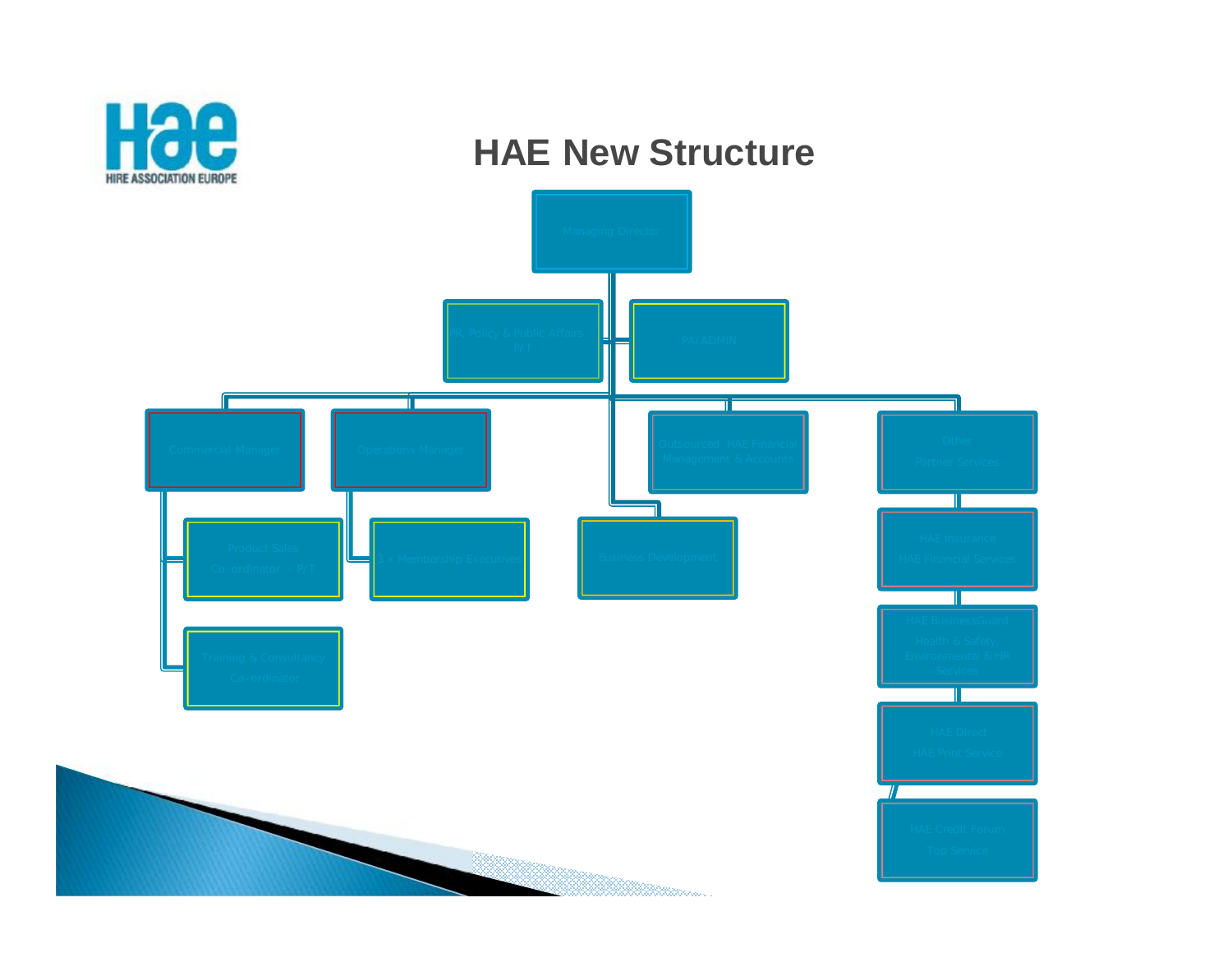

#### **Improved direction**  $\mathcal{E}$

#### what we have to offer.

The tools to protect, develop, support and promote any organisation within the hire sector industry.

#### why people should choose us.

Hire Association Europe (HAE) is the leading trade association for hire and rental companies in the UK and Europe

#### our values.

protect and serve our industry, members, business, customers, interests, think big

innovate and respond to members needs partner and dance

build loyal partnerships through support, advice and delivery lead from the front push the standard and revolutionise the industry

make it happen pro-activity through clear objectives

1000mm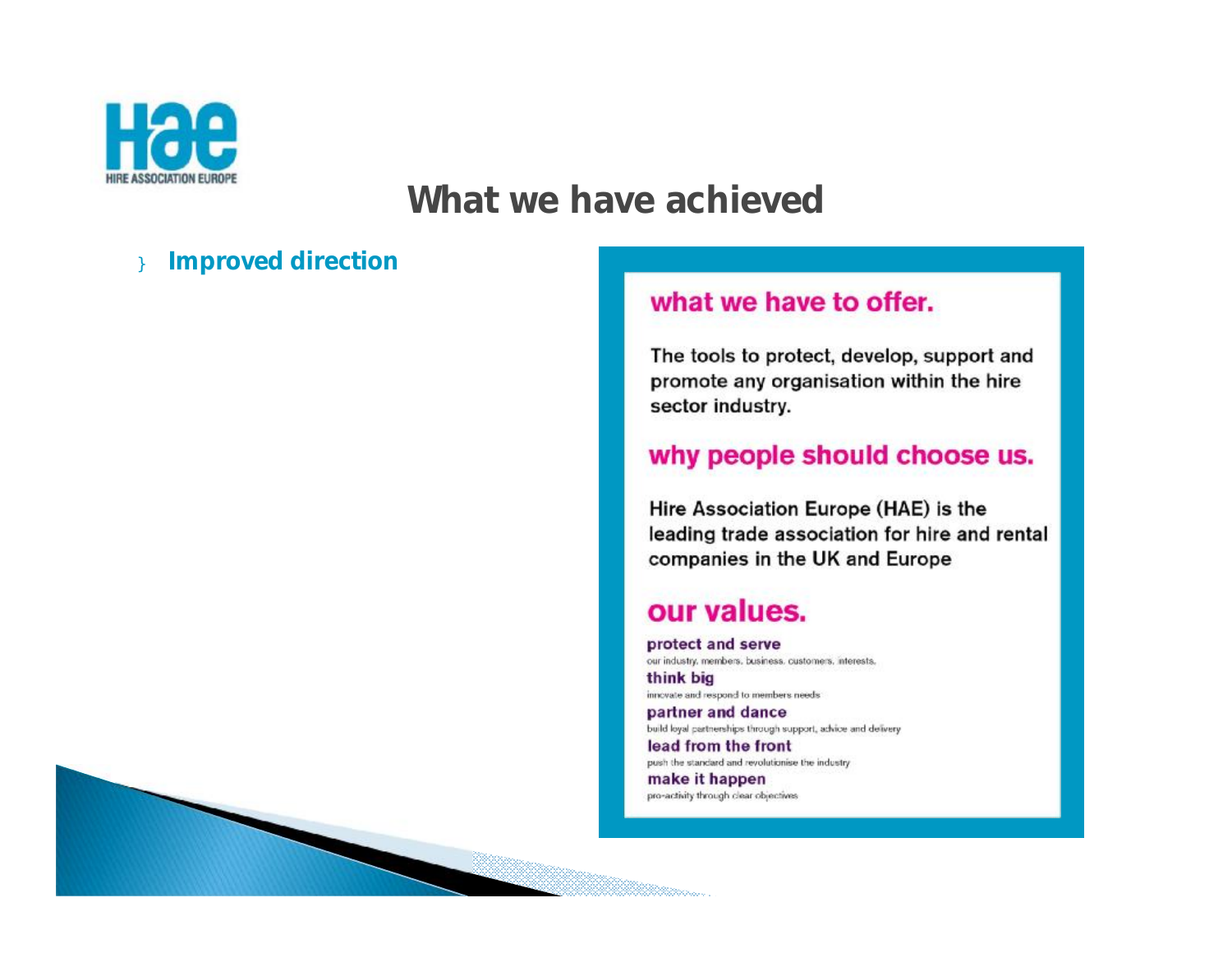

- Improved direction
- } **Improved branding**

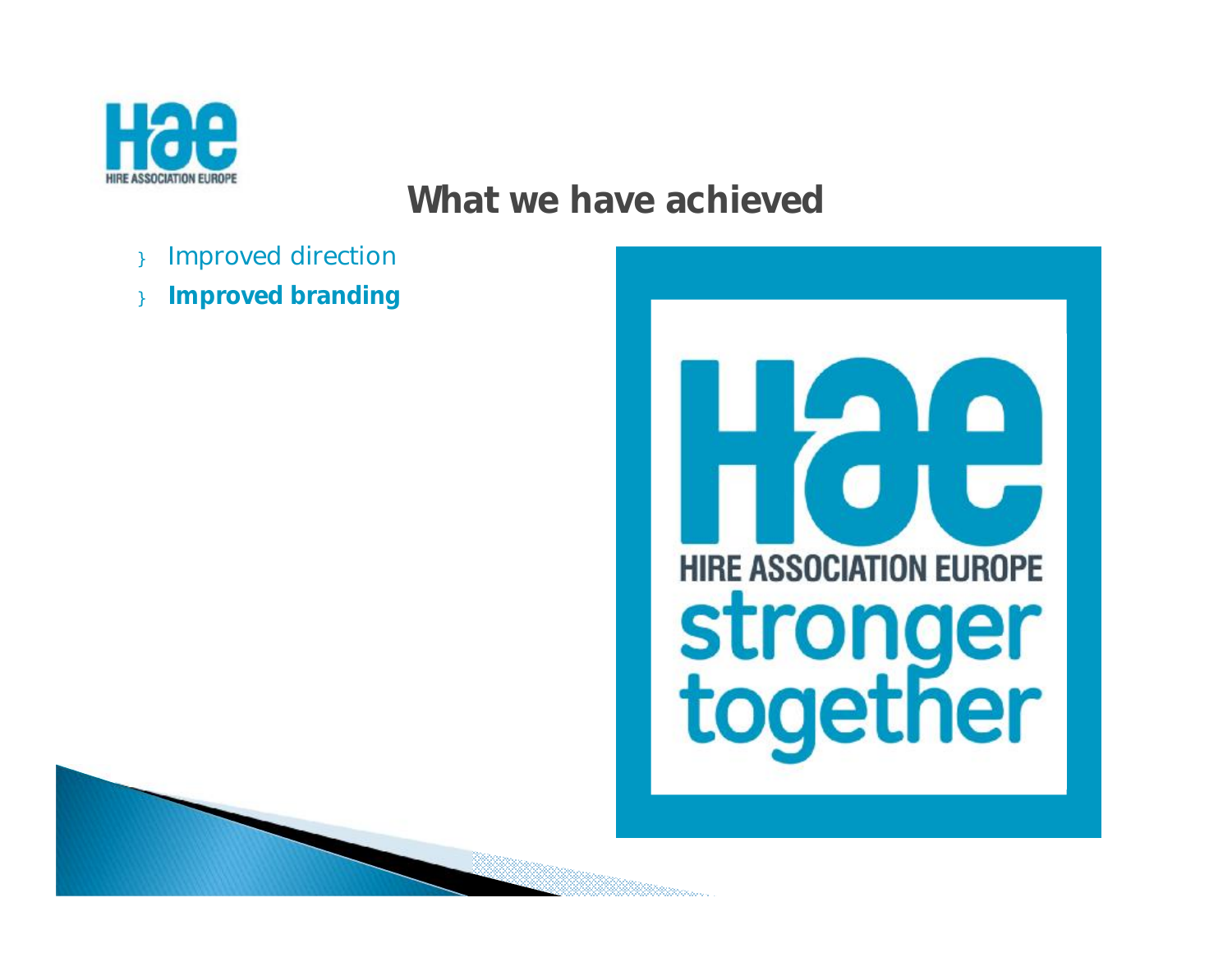

- } Improved direction
- } Improved branding
- } **Improving Industry Standards**

#### SafeHire and the new Private Standard

- » Working group set up to ensure it works for both HAE and EHA
- . 1st Private Standard spanning both HAE and EHA industries recognised by both client bases
- BSI Standards Assisted and Approved with HSE, CHAS, ESSA and UKCG input
- · Fully integrated m anagement system achieved with input from companies from all sectors



#### SafeHire Private Provides

- Level playing field to judge
- · Organizational Management Standards
- Management Processes and Systems
- Responsibilities of Management
- · Customer Service and Safe Provision
- Credibility
- » No compromise for customer satisfaction and service
- Competitive edge

William

Ability to differentiate and win more business!



#### *Training*

| <b>COURSES</b>                      |    |
|-------------------------------------|----|
| <b>MANAGEMENT &amp; SUPERVISORY</b> | ٨  |
| <b>PERSONAL DEVELOPMEN</b>          |    |
| <b>SAFETY AT WORK</b>               |    |
| <b>HEALT-I &amp; SAFETY</b>         | U. |
| <b>FIRE SAFETY</b>                  |    |
| <b>TECHNICAL &amp; FRACTICAL</b>    |    |
| <b>ACCESS</b>                       |    |
| <b>TRANSPORT &amp; PLANT</b>        |    |

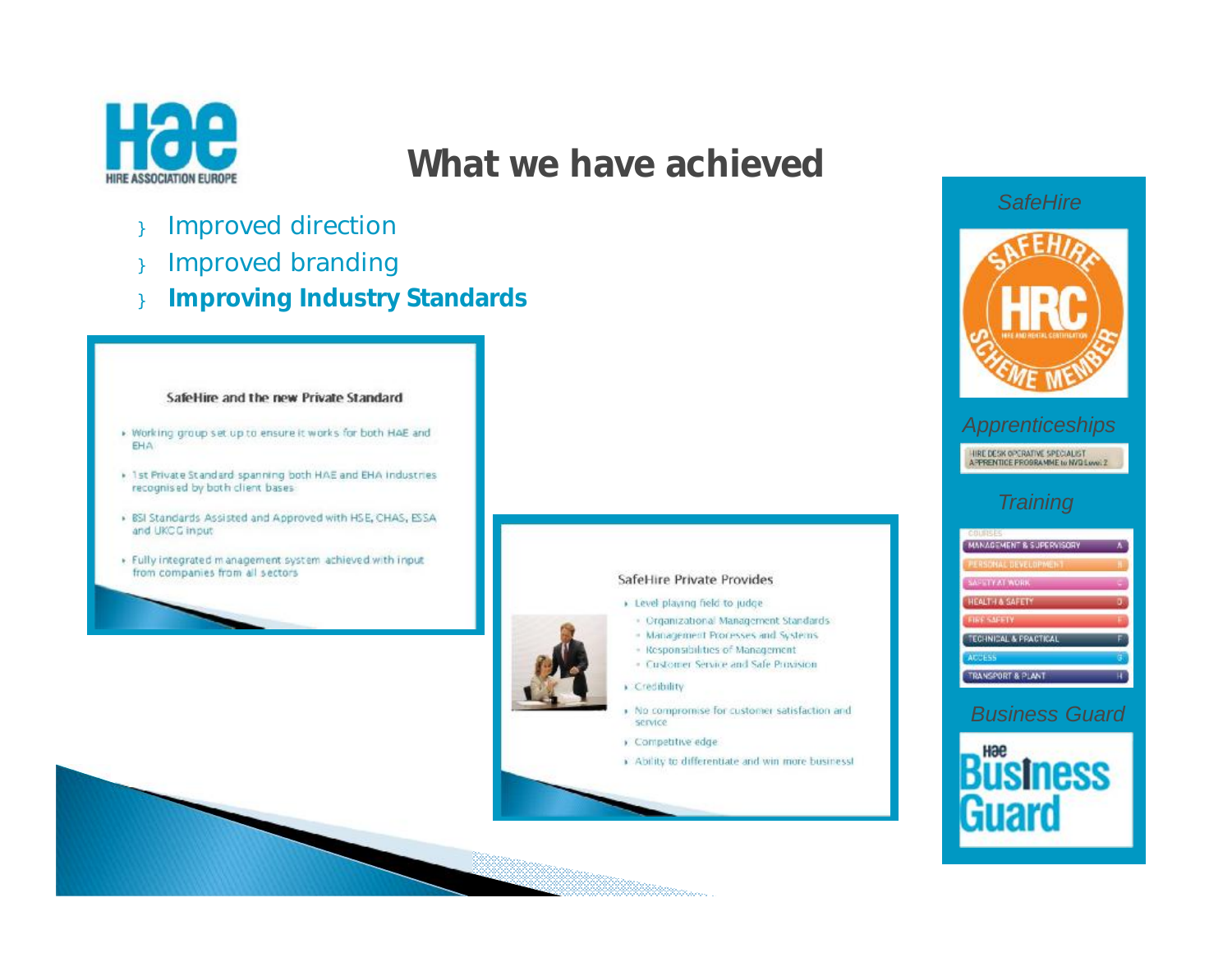

- } Improved direction
- } Improved branding
- } Improved Industry Standards
- } **Outsourcing & Commercial Partnerships**



*Outsourced finance*

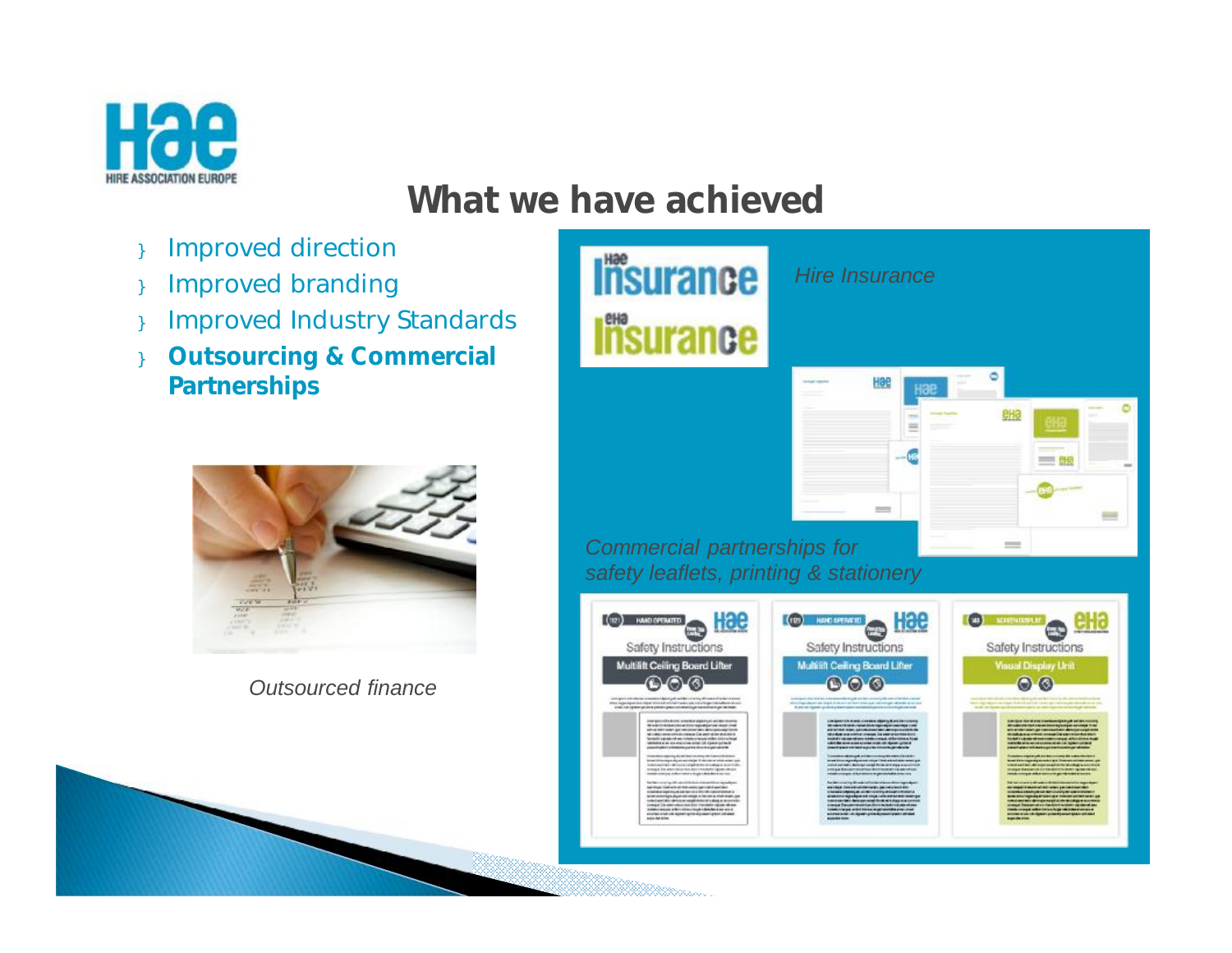

- } Improved direction
- } Improved branding
- } Improving Industry Standards
- } Outsourcing & commercial partnerships
- } **Additional services & commercial benefits**

|                                                                                                                                                                              | Non-Member                                                   | 日報                                                    | Annual Saving         |
|------------------------------------------------------------------------------------------------------------------------------------------------------------------------------|--------------------------------------------------------------|-------------------------------------------------------|-----------------------|
| BusinessGuard - online resource for<br>employment, health & safety and business<br>legislation; checklists, step-by-step guides,<br>model policies, sample forms and letters | £800                                                         | FREE                                                  | £800                  |
| Calls to HAE Legal Helpline<br>(based on an average of 2 per annum).                                                                                                         | £50                                                          | FREE                                                  | 650                   |
| Calls to BusinessGuard helpline<br>(based on an average of 2 per annum)                                                                                                      | £50                                                          | FREE                                                  | E50                   |
| HAE Insurance - at least 10% reduction in<br>premiums<br>("Typical annual spend)                                                                                             | £5,000*                                                      | £4,500                                                | £500                  |
| Standard Terms and Conditions - origination.<br>and legal costs with periodic review                                                                                         | £2,000<br><b>Isomet over E</b><br>years).                    | FREE                                                  | 6400                  |
| Credit checking and debt collection service<br>(Full user)                                                                                                                   | £468                                                         | £351                                                  | £117                  |
| HAE Training - typical one day course for 6<br>staff                                                                                                                         | £810<br>Away from pase.<br>plus travel, time<br>and expenses | 6445<br>On-olle, includive of travel<br>and supenses. | £365<br>destructions. |
| Credit/debit card processing<br>(based on £50,000 p.a.)                                                                                                                      | Up to 0.2%<br>higher, plus<br>minimum<br>monthly<br>charge   | Special rate with no<br>minimum monthly<br>charge     | £200<br>(minimum)     |
| HAE Direct - safety leaflets, labels, record<br>cards and signs (based on typical member<br>usaoe)                                                                           | £615                                                         | 6490                                                  | £125                  |
|                                                                                                                                                                              |                                                              | <b>TOTAL SAVINGS</b>                                  | £2,607                |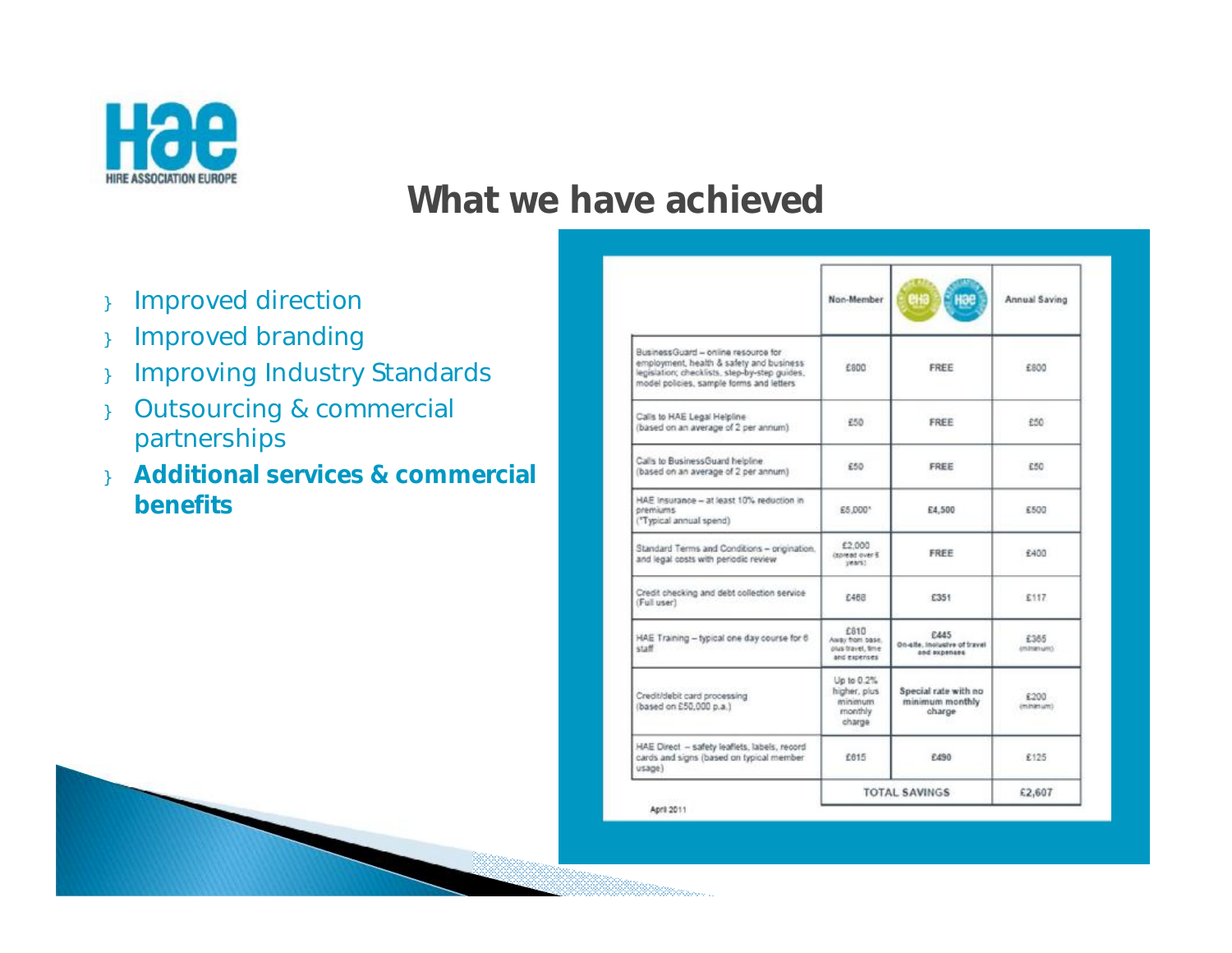

- } Improved direction
- } Improved branding
- } Improving Industry Standards
- } Outsourcing & commercial partnerships
- } Additional Services & commercial benefits
- } **Improved client engagement**





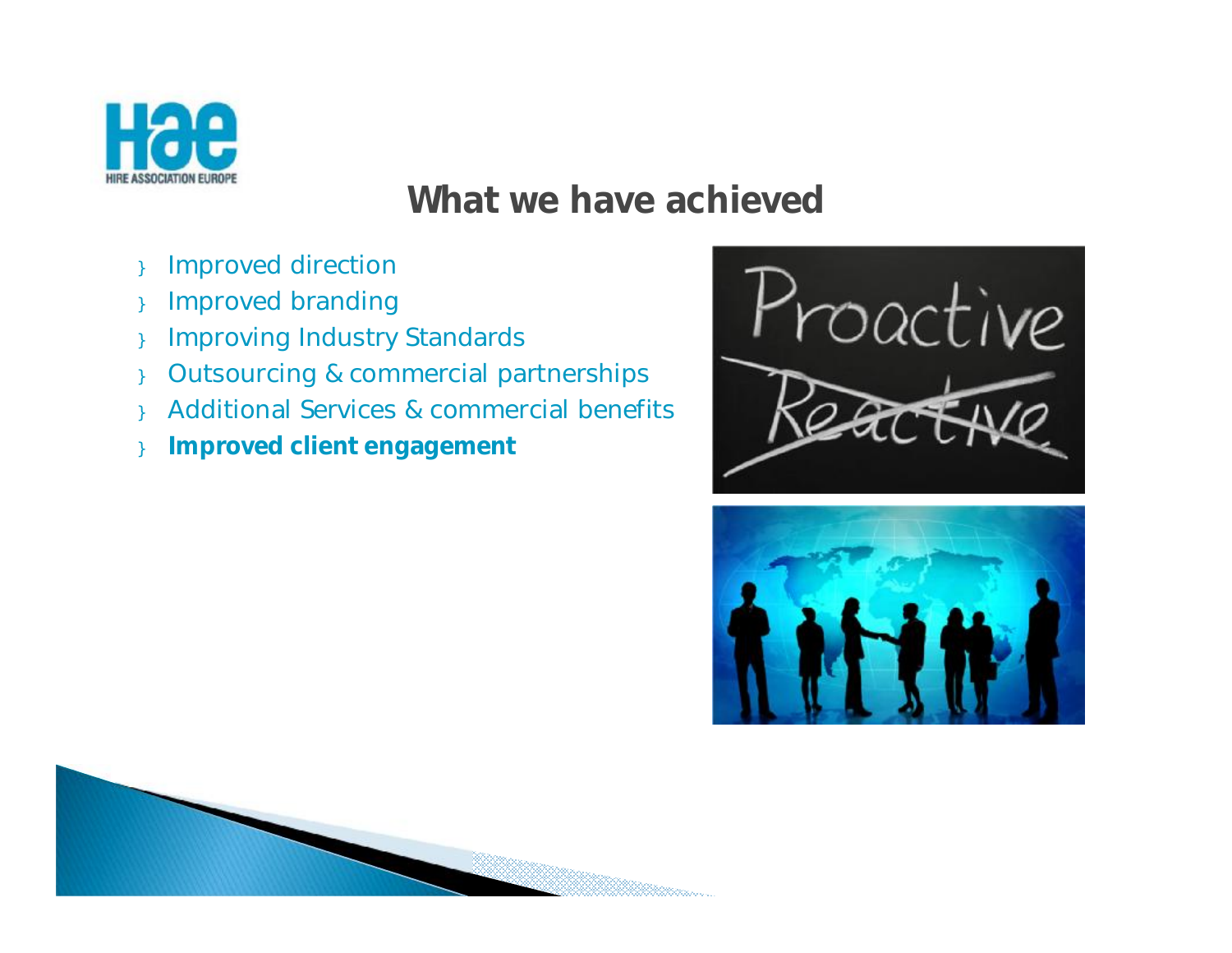

- } Improved direction
- } Improved branding
- } Improving Industry Standards
- } Outsourcing & commercial Partnerships
- } Additional services & commercial benefits
- } Improved client engagement
- } **Industry benchmarking and statistics**



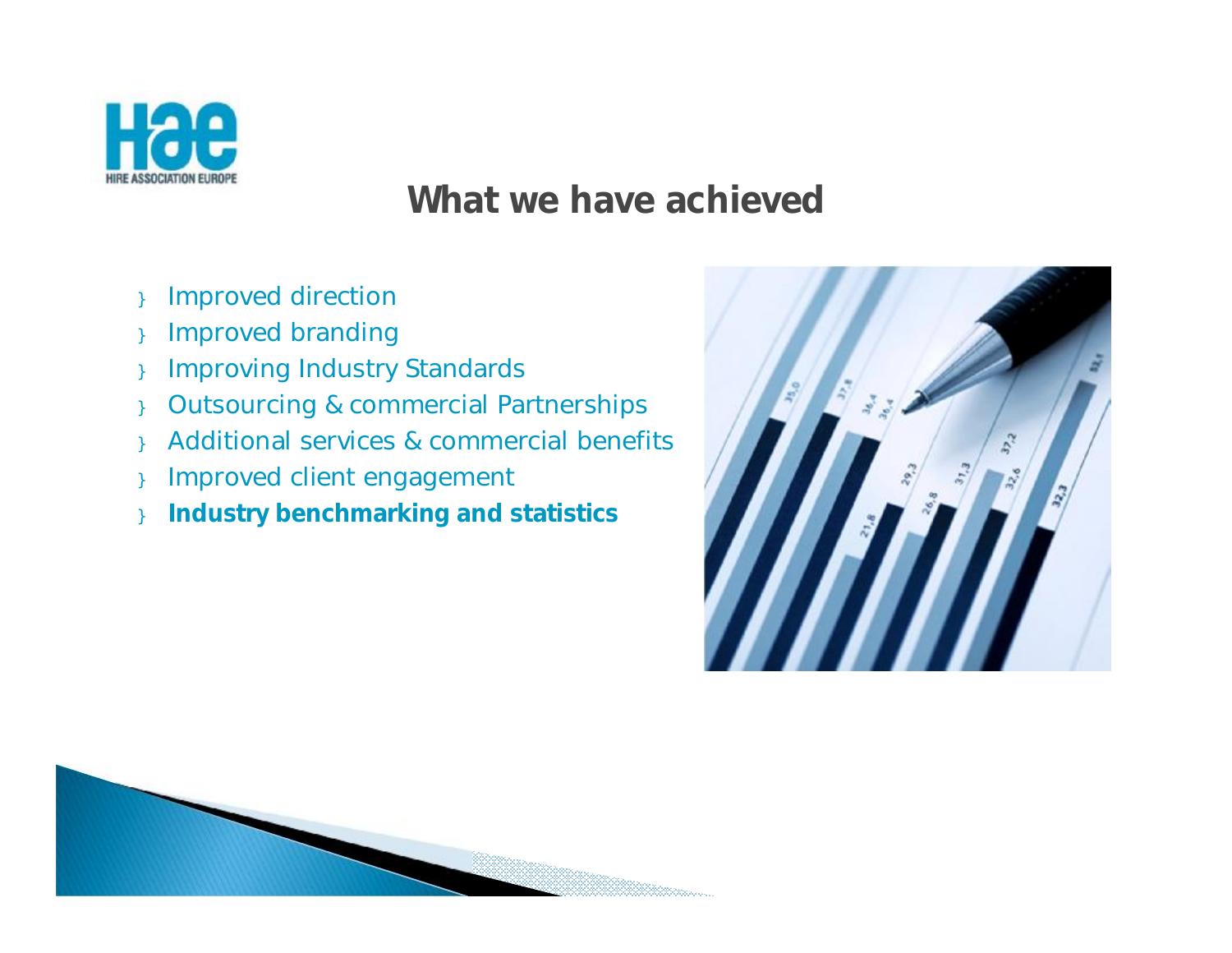

#### **Success Indicators**

|                           | 2007 | 2011                                           |
|---------------------------|------|------------------------------------------------|
| <b>Membership Numbers</b> | 840  | 850                                            |
| <b>Revenue generation</b> |      | 56% subscription<br>44% commercially<br>gained |
| <b>Staff Numbers</b>      | 16   | 10 FT equivalent                               |
| <b>Overheads</b>          |      | $-25\%$ v 2007                                 |